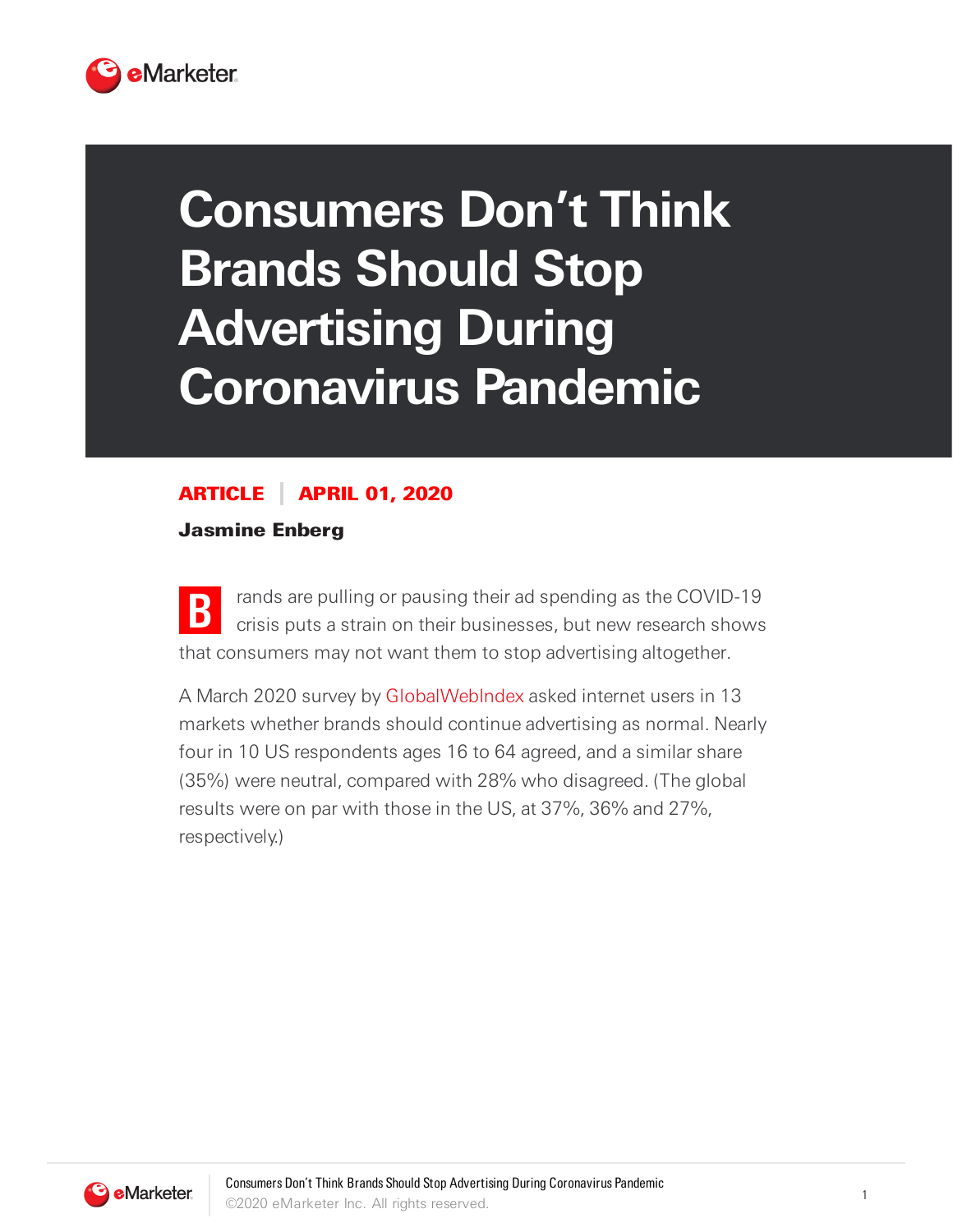

In another March 2020 survey from [Kantar,](https://www.kantar.com/en) just 8% of consumers in 30 countries thought that stopping advertising should be a priority for brands. But 77% of respondents said they wanted advertising to "talk about how the brand is helpful in the new everyday life," and 75% said it should "inform about [the brand's] efforts to face the situation."

That suggests that while consumers don't expect brands to abandon advertising, brands rethink their strategies. Campaigns that were planned pre-pandemic may no longer be appropriate as consumers clamor for information about how the crisis is being handled and how they can stay safe. That includes information about how brands are responding to COVID-19.

GlobalWebIndex's research offered guidance on what those efforts should be. In the US, 80% of internet users agreed that brands should provide flexible payment terms, 70% said they should offer free services, and 66% said they should close nonessential stores. Another 59% of respondents agreed that brands should suspend normal factory production to help produce essentials.

Further evidence of consumer receptiveness to coronavirus-related brand [messaging](https://www.acemetrix.com/) comes from advertising analytics company Ace Metrix. Research published in mid-March showed that 86% of US ad viewers were open to brands mentioning COVID-19 in their ads. More than four in 10 (42%) respondents said any mention was OK, which was roughly on par with the number who said it depended on the message or brand (44%).